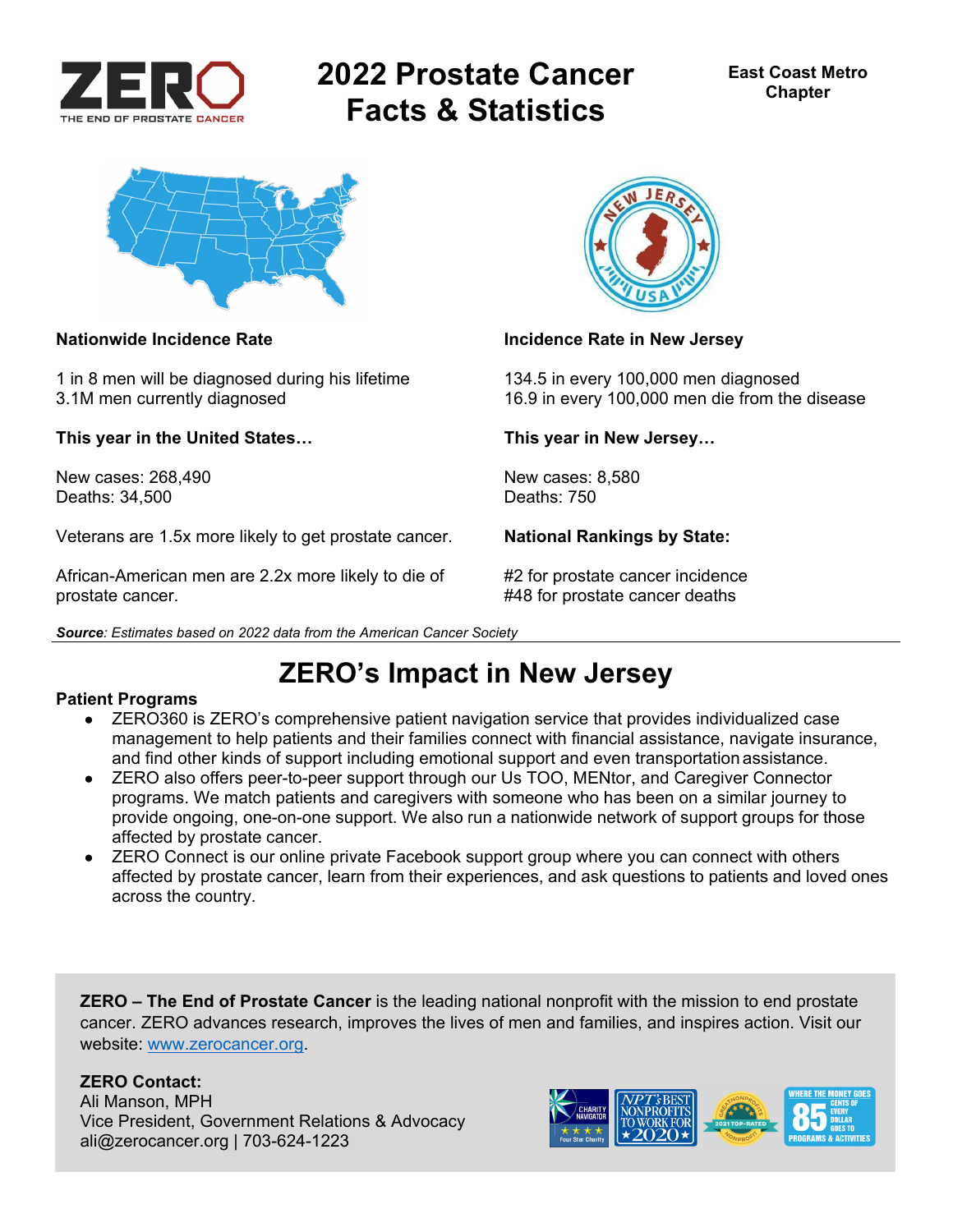

# **2022 Prostate Cancer Facts & Statistics**

## **CDMRP Grants in New Jersey**

Year Introduced: 1997 Total Grants to Date: 35 Total Grand Awards Through FY 2020\*: \$13.5M

*\*PCRP data for FY 2021 has not yet been posted* 

| <b>Grant Recipient</b>                          | Year | <b>Amount</b>  |
|-------------------------------------------------|------|----------------|
| <b>Rutgers University</b>                       | 2008 | \$1,560,000.00 |
| <b>Rutgers University</b>                       | 2016 | \$954,000.00   |
| <b>Rutgers University</b>                       | 2009 | \$849,545.00   |
| <b>Rutgers University</b>                       | 2009 | \$690,962.00   |
| New Jersey University of Medicine and Dentistry | 2001 | \$634,254.00   |

## **CDC's National Comprehensive Cancer Control Program (NCCCP) Funding in New Jersey:**

- **Goal:** To promote a public health message regarding the benefits and risks of prostate cancer prevention, screening and early detection, symptoms, follow-up for normal and abnormal screening and treatment.
- **Objective**: To increase public knowledge among all people about the risk factors associated with prostate cancer, the value of prevention as scientific knowledge is accrued, and the benefits of early detection, especially for men aged 40 years and older who are at high risk, men of African descent, and men with a family history of prostate cancer.
- **Strategy:** Promote evidence-based educational programs that comprehensively describe prostate cancer; symptoms; screening; the benefits and risks involved in screening; follow-up; and treatment for all men, including participation in clinical trials.
- **Strategy:** Promote evidence-based educational programs that describe the issues related to barriers, myths, access, and funding for prostate cancer screening, follow-up, and treatment for high-risk individuals throughout the age continuum, especially men of African descent. Promote the provision of evidence-based educational programs by partnering with national, state local, and community-based organizations.
- **Goal**: To improve education to clients/patients and their significant others about prostate cancer screening, risk factors, symptoms, follow-up, and treatment.
- **Objective:** To increase knowledge among men and women regarding the need for men to annually discuss prostate cancer screening, using nationally recognized screening guidelines, with a healthcare professional.

**ZERO – The End of Prostate Cancer** is the leading national nonprofit with the mission to end prostate cancer. ZERO advances research, improves the lives of men and families, and inspires action. Visit our website: www.zerocancer.org.

### **ZERO Contact:**

Ali Manson, MPH Vice President, Government Relations & Advocacy ali@zerocancer.org | 703-624-1223